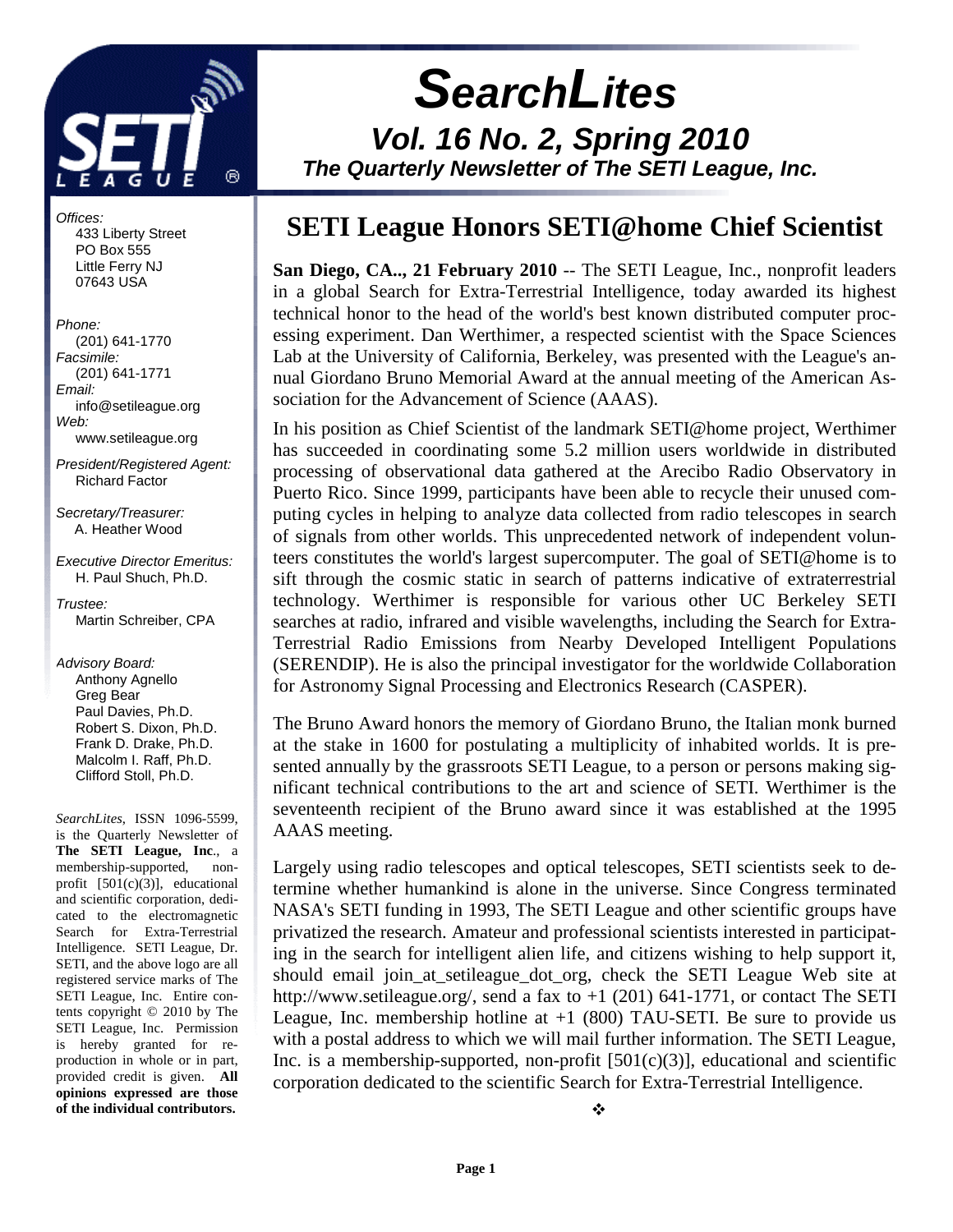# **Event Horizon**

SearchLites readers are apprised of the following conferences and meetings at which SETI-related information will be presented. League members are invited to check our World Wide Web site (www.setileague.org) under *Event Horizon*, or email to us at info@setileague.org, to obtain further details. Members are also encouraged to send in information about upcoming events of which we may be unaware.

**March 20 - 21, 2010**: Society of Amateur Radio Astronomers regional meeting, Stanford University, Palo Alto CA.

**April 10, 2010**: 50° Ozma Bioastronomia SETI, Varese, Italy. **April 17, 2010, 0000 UTC - 2359 UTC**: Eleventh annual SETI League Ham Radio QSO Party: 3.551, 7.0309, 7.2039, 14.084, 14.204, 21.306, and 28.408 MHz.

**April 18, 2010**: Sixteenth SETI League Annual Membership Meeting, Little Ferry NJ.

**April 24 - 25, 2010**: Trenton Computer Festival, Ewing NJ. **April 26 - 29, 2010**: Astrobioloby Science Conference 2010, League City, TX.

**June 4 - 6, 2010**: Rochester Hamfest, Rochester NY.

**July 4 - 7, 2010**: *Society of Amateur Radio Astronomers* Conference, NRAO Green Bank WV.

**July 22 - 24, 2010**: Central States VHF Conference, St. Louis MO.

**September 2 - 6, 2010**: *Aussiecon 4*, 68th World Science Fiction Convention, Melbourne Australia.

**September 27 - October 1, 2010**: *61st International Astronautical Congress*, Prague, Czech Republic.

**October 4 - 8, 2010**: *Second IAA Symposium on Searching for Life Signatures*, Milton Keynes, UK.

**November 17 - 18, 2010**: *IAA 50th Anniversary Celebration*, Washington, DC.

**November 19 - 21, 2010**: Philcon 2010, Cherry Hill, NJ.

**April 16, 2011, 0000 UTC - 2359 UTC**: Twelfth annual SETI League Ham Radio QSO Party: 3.551, 7.0309, 7.2039, 14.084, 14.204, 21.306, and 28.408 MHz.

**April 17, 2011**: Seventeenth SETI League Annual Membership Meeting, Little Ferry NJ.

**October 3 - 7, 2011**: *62nd International Astronautical Congress*, Cape Town, South Africa.

**April 21, 2012, 0000 UTC - 2359 UTC**: Thirteenth annual SETI League Ham Radio QSO Party: 3.551, 7.0309, 7.2039, 14.084, 14.204, 21.306, and 28.408 MHz.

**April 22, 2012**: Eighteenth SETI League Annual Membership Meeting, Little Ferry NJ.

**September 2012 (dates TBA)**: *Sixth International Congress for Radio Astronomy* , Medicina, Italy.

**October, 2012 (dates TBA)**: *63rd International Astronautical Congress*, Naples, Italy.

**April 20, 2013, 0000 UTC - 2359 UTC**: Fourteenth annual SETI League Ham Radio QSO Party: 3.551, 7.0309, 7.2039, 14.084, 14.204, 21.306, and 28.408 MHz.

**April 21, 2013**: Nineteenth SETI League Annual Membership Meeting, Little Ferry NJ.

**April 19, 2014, 0000 UTC - 2359 UTC**: Fourteenth annual SETI League Ham Radio QSO Party: 3.551, 7.0309, 7.2039, 14.084, 14.204, 21.306, and 28.408 MHz.

**April 20, 2014**: Twentieth SETI League Annual Membership Meeting, Little Ferry NJ.  $\bullet$ 

# **Annual Meeting Notice**

In accordance with Article IV, Section 1 of our duly approved Bylaws, the Trustees of The SETI League, Inc. hereby schedule our Sixteenth Annual Membership Meeting for 1 PM Eastern time on Sunday, April 18, 2010, at SETI League Headquarters, 433 Liberty Street, Little Ferry NJ 07643. Our office is located just two blocks north of Route 46 and one mile east of the Teterboro Airport, on the northwest corner of Liberty and Kinzley Streets.

We recommend that out-of-town members and guests flying in commercially use the Newark International Airport (EWR), which is about twenty minutes South of our office. There is a wide variety of hotels available at the Newark Airport. A rental car is recommended. From Newark, drive North on the New Jersey Turnpike to US Route 46 Westbound, cross over the Hackensack River, and two long blocks after the traffic circle, turn right onto Liberty Street.

Our members and guests using General Aviation are invited to use the Teterboro Airport (there *is* a landing fee). Of the half-dozen Fixed Base Operators offering transient parking, we recommend Atlantic Aviation (ask Ground Control for parking in the Atlantic Midfield). They should be able to assist you with ground transportation. Please coordinate your schedules and needs in advance through our secretary, Heather Wood.

As attendance by one percent of the League's membership constitutes a quorum, all members in good standing are encouraged to attend. The preliminary agenda for this meeting, per Bylaws Article XII, appears below.

Per Article IV, Section 3 our Bylaws, written or electronic notice of this Meeting is being provided to all members in good standing, not less than ten days nor more than ninety days prior to the meeting date. Members are encouraged to submit additional Old Business and New Business items for inclusion in the Agenda. Please email your agenda items to n6tx@setileague.org, not later than April 1, 2010.

The annual Board of Trustees Meeting required per Bylaws Article V, Section 3 will immediately follow the Membership Meeting. All SETI League members in good standing are welcome to attend.

#### **Preliminary Agenda**

- Call to Order
- Minutes of 2009 Membership Meeting
- Financial Report
- Committee Reports
- Old Business
- New Business
- Good and Welfare
- Adjournment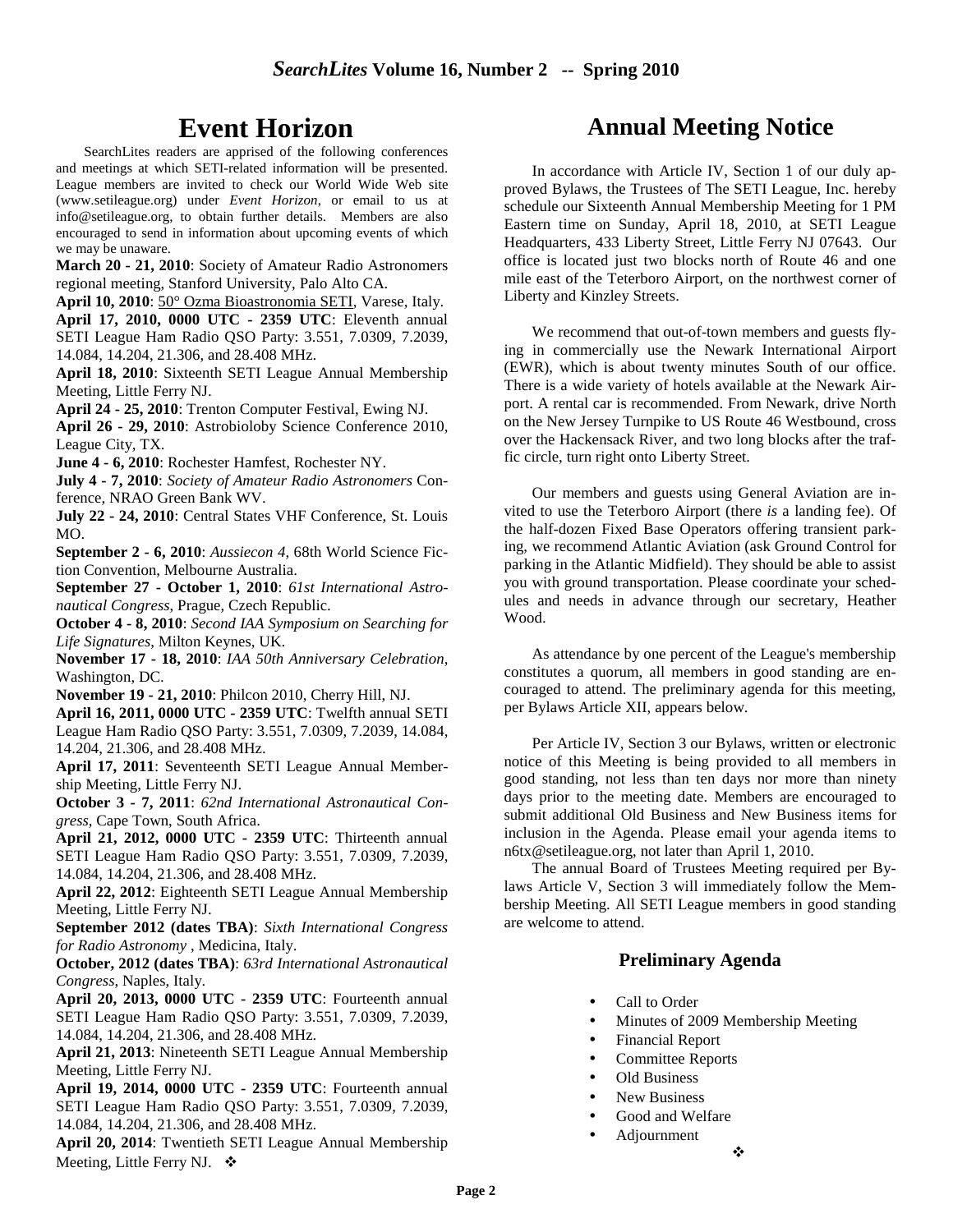#### **Crossing the Golden Gate by H. Paul Shuch**

"To cross the Golden Gate," wrote the late Dr. Bernard M. Oliver fifteen years ago, "you need a bridge 6,000 feet long. Six thousand bridges of one foot each won't cut it." His analogy was intended as constructive criticism of the Project Argus all-sky survey then being launched by the nonprofit SETI League.

Oliver, one of the giants of SETI science, had good reason to be skeptical of our efforts. As the chief architect of Project Cyclops, the greatest radio telescope never built, he proposed in 1971 an array of a thousand dishes, each 100 meters in diameter, to scan the skies for electromagnetic radiation of intelligent alien origin. Surely our modest proposal to network 5,000 backyard satellite TV dishes, each only three to five meters across, seemed paltry by comparison. We SETIzens hoped to make up in strength of numbers what we lacked in budget, sophistication, or capture area. But 5,000 bridges of three meters each, Barney reasoned, would be incapable of spanning the gulf of interstellar space.

I disagreed with my esteemed mentor then, and still do today, although it turns out he was right in at least one respect: Project Argus has yet to capture SETI's holy grail. In fact, it hasn't even come close. But that's a matter of economics, not scientific or technological merit.

The five thousand dish goal was by no means arbitrary. Given the four pi steradian surface area of a sphere, and the three millisteradian capture area of our small antennas, that's how many elements (properly coordinated and appropriately aimed) our virtual array would require to see in all directions at once. What we proposed was a first for sky surveys: *real time* all sky coverage, so that no direction on the sky should evade our gaze. And, in 1995 when first proposed, that goal seemed entirely achievable.

We should have been there by now. But in 2010, instead of 5,000 Project Argus dishes, our network is composed of just twelve dozen. Barney had questioned how much could be accomplished with a global phased array. He should instead have questioned how we were going to accomplish building one.

Of course, neither we nor Barney Oliver could anticipate what would transpire during the early years of the 21st Century: new global wars, recessions, economic meltdowns, and realignments of finite resources. What felt entirely feasible in the heady days of the dot-com boom now seems wildly optimistic. Though our hearts still scan the skies, our minds have been brought back down to Earth.

At last year's International Astronautical Congress, in a paper recapping lessons learned from Project Argus, I grudgingly admitted defeat. But, while outlining the project's current status and lessons learned, I also proposed a future direction for The SETI League, and other privatized scientific endeavors. These are the handful of recommendations in that paper, which I put before the SETI League membership today:

- 1. Scale back expectations
- 2. Do more with less
- 3. Attract new constituencies
- 4. Embrace new technologies
- 5. Forego instant gratification.

The full paper, designated IAA Preprint IAC-09.A4.2.7, amplifies those suggestions. It is reproduced in the *Proceedings of the 2009 Conference of the Society of Amateur Radio Astronomers*, available from The SETI League via www.setileague.org/seticon/sara2009.htm. I urge our members to take a look, and to take those recommendations to heart. Together, we may yet cross the Golden Gate.  $\bullet$ 

#### *Guest Editorial:*

#### **Neuropsychology and SETI by J. B. Arriola**

Super intelligence, or superior artificial intelligence, should be able monitor much, if not all, of the information transmitted via our technology. If we assume they have the ability to view all of our communications, they should be able to aggregate our behavior and build analytical models to predict it in hypothetical situations. With that, they should be able to infer what our reaction would be to them, depending on how they present themselves and what they are actually like. These mathematical models could be run automatically, with extraordinarily accurate results. In this way they can not only study our evolution, but also find the best method and time for revealing their presence.

Until such intelligences feel that the aggregate of humanity will react favorably to the discoveries that SETI seeks to make, they can be expected to remain anonymous and beyond our reach. Websites such as Invitation to ETI are an important part of that aggregate. I would encourage its Signatories to increase the reach of their initiative, to spread its presence through the internet as well as through other communications outlets. I would suggest not just artificial increases, but ones that would make the equation more favorable for super intelligences contemplating whether to reveal themselves.

The credibility of this idea lies with the developing science of neuropsychology. This field is leading to the discovery that the behavior of the human species is tied up in our biology. Even the most simple things that once were connected to individuality and personality appear now to be more like biochemical reactions to unique stimuli. Our behavior thus can give us insight into our genetic and biological makeup. With enough information, we humans will be able to use neuroscience to make predictions about human behavior. To extend that predictive ability to super intelligence is not far fetched in the least.

Predictably, the full extent of the statistical model is beyond the scope of this editorial, but consider our ability to extrapolate information by minor tests to create the technology we now have. We have no reason to believe that we would find a super intelligence entirely unintelligible. We can expect to be able to advance science by simply witnessing super intelligence. We need to consider our own violent history and the likelihood of a negative reaction to it. ETI might actually consider it dangerous to reveal themselves to us. This reluctance would be exaggerated by the importance they attach to their continued existence. If (as some have suggested) they have acclimated to indefinite lifespan through the technology available to them, death would be the worst thing that they could imagine. Thus, immortality (whether biological or machine) would color their interactions.

We should all consider these thoughts as we enter a new calendar year, and continue our efforts to connect ourselves with that which is beyond ourselves.

**Disclaimer:** The opinions expressed in editorials are those of the individual authors, and do not necessarily reflect the position of The SETI League, Inc., its Trustees, officers, Advisory Board, members, donors, or commercial sponsors.  $\cdot$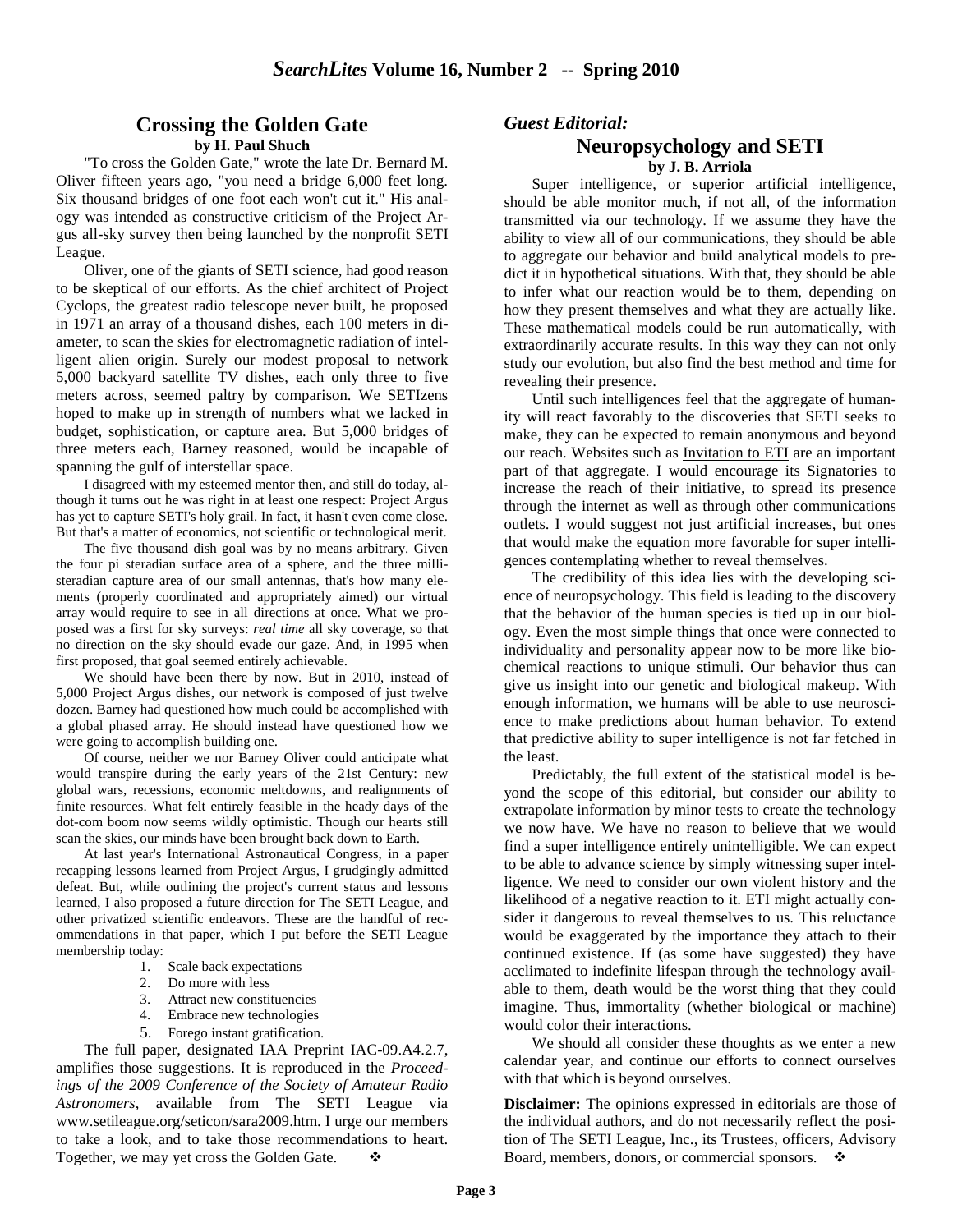| 990<br>Line    | <b>REVENUES:</b>                 | 2009<br>(filed) |
|----------------|----------------------------------|-----------------|
| 1 <sub>d</sub> | Dues, Grants & Contributions     | 26,269          |
| 4              | Interest & Investments           | 4               |
| 12             | <b>Total Revenues:</b>           | 26,273          |
|                | <b>EXPENSES:</b>                 |                 |
| 13             | Educ, and Scientific Programs    | 17,196          |
| 14             | Management & General             | 4,441           |
| 15             | Fundraising                      | 1,400           |
| 17             | Total Expenses:                  | 23,038          |
| 18             | Excess or (Deficit) for the year | 3,235           |
|                | <b>BALANCE SHEET:</b>            |                 |
| 19             | Beginning Net Assets             | 4,943           |
| 21             | Ending Net Assets                | 8,178           |

### SETI League 2009 Financial Report

## SETI League 2009 Revenues







## SETI League 2010 Annual Budget

| 990<br>Line | <b>REVENUES:</b>                 | 2010<br>(projected) |
|-------------|----------------------------------|---------------------|
| 1d          | Dues, Grants $&$ Contributions   | 20,000              |
| 4           | Interest & Investments           | 25                  |
| 12          | <b>Total Revenues:</b>           | 20,025              |
|             | <b>EXPENSES:</b>                 |                     |
| 13          | Educ. and Scientific Programs    | 17,000              |
| 14          | Management & General             | 4,600               |
| 15          | Fundraising                      | 1,400               |
| 17          | <b>Total Expenses:</b>           | 22,000              |
| 18          | Excess or (Deficit) for the year | (1,975)             |
|             | <b>BALANCE SHEET:</b>            |                     |
| 19          | <b>Beginning Net Assets</b>      | 8,178               |
| 21          | <b>Ending Net Assets</b>         | 6,203               |

### 2010 Projected Revenues



## 2010 Projected Expenses

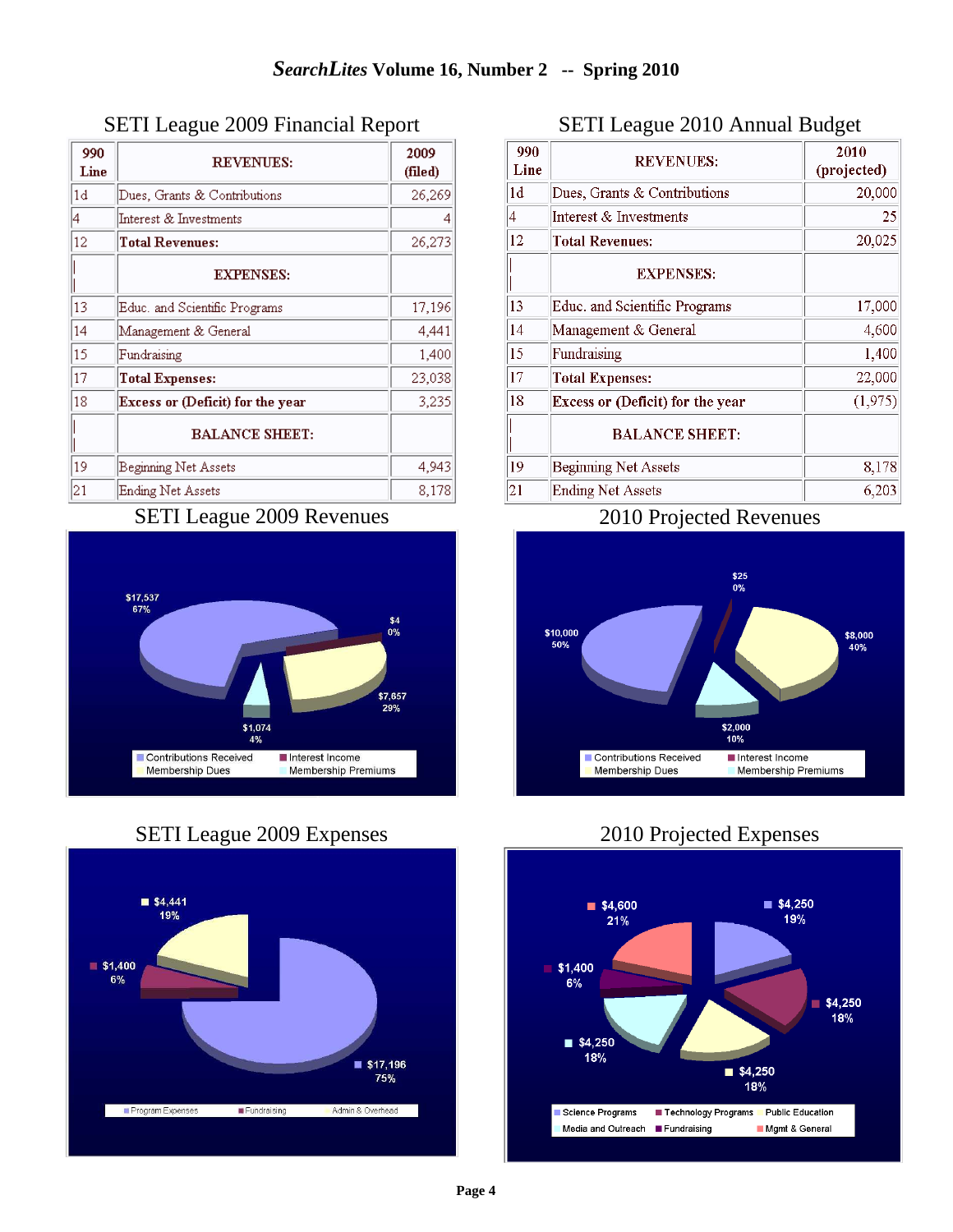# **SETI League 2009 Program Service Accomplishments**

**(Excerpts from The SETI League 2009 Annual Report, available for download from http://www.setileague.org)** 

#### **Science**

**During 2009, The SETI League and its members made the following contributions to radio astronomy and SETI science:** 

- Supported 144 Project Argus radio telescopes built by members in 27 countries on all seven continents. Coordinated their SETI and astrophysical observations. Argus stations analyzed and cataloged several new candidate signals during 2009.
- Members' stations continued to monitor telemetry signals and science beacons from several NASA and ESA interplanetary space probes.
- Provided Committee leadership (as co-chairman) to the SETI Permanent Study Group of the International Academy of Astronautics.
- Five SETI League members were selected to serve on the Foreign Advisory Council of the newly formed SETI Korea Society.
- SETI League members continue to lend computer support to the SETI@home distributed computing experiment, through the Berkeley Open Infrastructure for Networked Computing (BOINC).

## **Technology**

**During 2009, The SETI League and its members made the following contributions to technology design and development:** 

- Refined and reported on electromagnetic link analysis for an Interstellar Radio Message (IRM) beamed toward Alpha Centauri.
- Coordinated and archived four closed technical email lists.
- Inducted one additional amateur radio astronomer into the Extra-Terrestrial Century Club, bringing the total number of ETCC honorees to sixteen.

## **Education**

**During 2009, The SETI League and its members made the following contributions to educating the public on SETI science and technology:** 

• Executive Director Emeritus delivered ten SETI lectures on three continents.

- The SETI League co-sponsored the Fifth International Radio Astronomy Congress in Heidelberg, Germany.
- Our members coordinated the 2009 Technical Conference of the Society of Amateur Radio Astronomers (SARA), a SETI League affiliate, editing and contributing to the Proceedings for that Conference.
- Executive Director Emeritus completed his term as Vice President for the Society of Amateur Radio Astronomers (SARA), a SETI League affiliate.
- Executive Director Emeritus published seven technical articles in scholarly journals and the popular press, plus six SETI related papers in Conference proceedings.
- Provided webmastering services to several sister organizations, including the Society of Amateur Radio Astronomers, International Academy of Astronautics SETI Permanent Study Group, and Invitation to ETI.
- Distributed CD copies of "The SETI League Technical Manual" and "Tune In The Universe!", a radio amateur's guide to the Search for Extra-Terrestrial Intelligence.
- Officers and volunteer Regional Coordinators answered numerous email queries from around the world on technical and societal aspects of SETI.
- Distributed numerous print and CD copies of various SETI League Conference Proceedings.
- Released the third SETI League music CD, featuring a dozen new SETI songs.

## **Outreach**

#### **During 2009, The SETI League and its members engaged in the following media and outreach activities:**

- Published four issues of SearchLites, the quarterly newsletter of The SETI League, Inc.
- Coordinated and archived two open public email lists.
- Distributed eight Press Releases and twelve Editorials to over 700 media outlets worldwide.
- Filed 52 weekly updates to The SETI League's extensive website.
- Mailed out dozens of membership brochures to email requesters.
- Several of our 60 volunteer Regional Coordinators in 46 countries conducted print and broadcast media briefings and interviews.
- Executive Director Emeritus granted print media and broadcast interviews in the US, Germany, and Korea.
- Awards Committee chairman presented the fourteenth annual Giordano Bruno Memorial Award, the eighth annual Orville N. Greene Service Award, and twelve SETI SuperStar Awards.

❖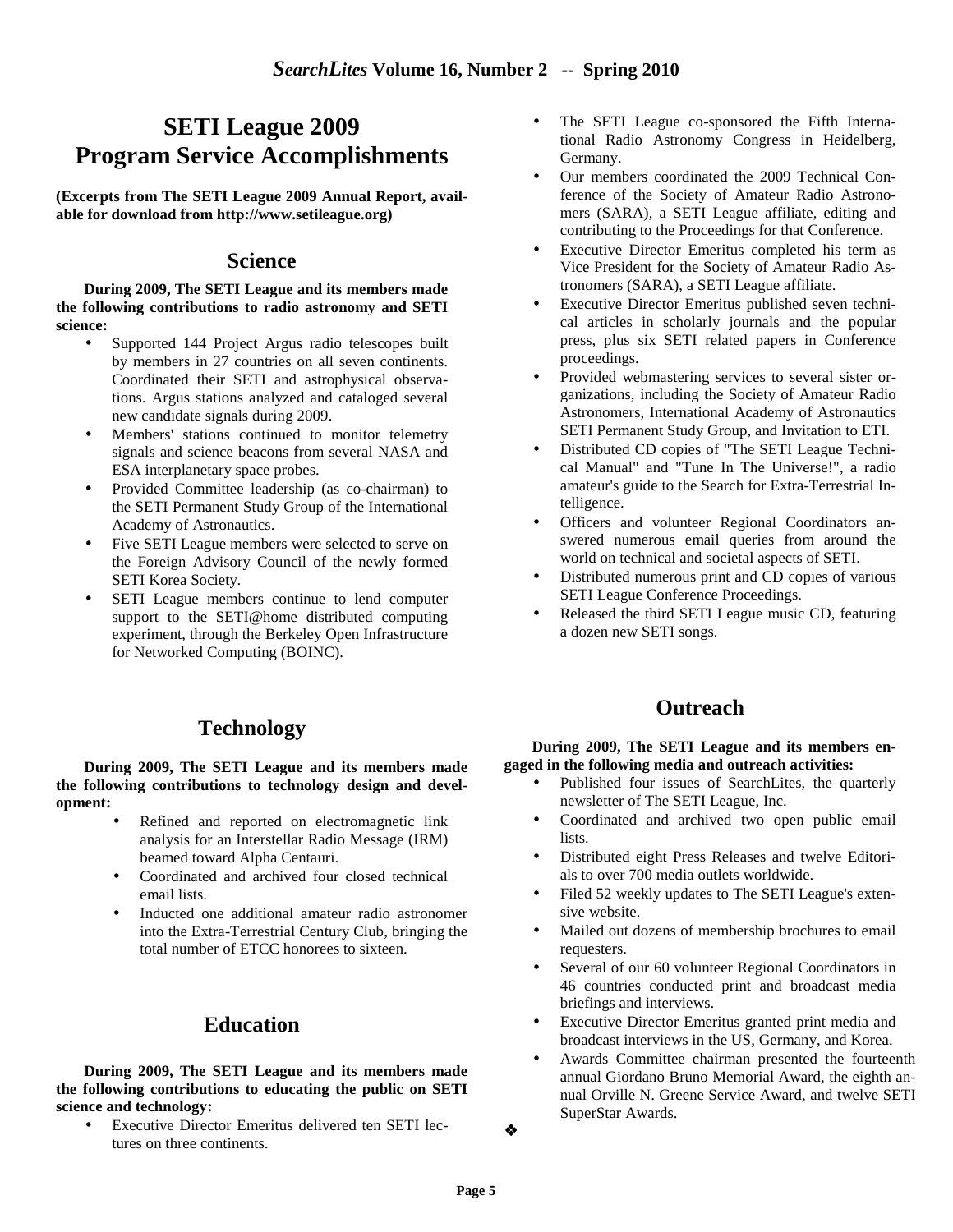# **Film Review: Avatar, a movie of this time**

#### **Reviewed by Adriano V. Autino**

I saw the movie in 2D, in the original language. Maybe I'll be curious to enjoy the 3D version later. By now I was more interested in understanding the actual cultural quality of this film that is already being called, by many, a true masterpiece. And the exceptional audience turnout, since the early days, seems to confirm such an opinion.

In fact, the film certainly deserves medium-high ratings on several valuation metrics.

The photography, if we can still call it so, seen that it is nowadays a sublime multimedia art, can just earn the highest marks: beautiful pictures, from beginning to end, immersive, wonderful pictures.

A great Sigourney Weaver is Dr. Augustine, chair of the scientific detachment of the Pandora team, contributes to an extremely accurate and convincing recitation, also enhanced by the degree of extreme sophistication and mastery achieved by the digital cinema art. The remainder of the cast are less known names, but all of them offer a passionate and highly professional interpretation. Moreover the previous James Cameron's works all stand for excellence in direction and for the ability to interpret various topics including, but always with passion and great talents. Just think about the terrific "Alien" series, the excellent "The Abyss", and "Titanic".

The story is beautiful and captivating, and it is easy to forgive some evident naivety - or poetic license: a moon in orbit around a giant planet cannot have an Earth-like day-night cycle! However the Pandora's night ignites by fantastic blue lights and a kind of vegetable optical fibres, and we never want to be deprived of such images in name of a better realism!

The theme, well tested, is the one of the rebellion against an empire - well known by the lovers of the Star Wars series, by George Lucas - empire that, this time, adds the extinction of the Planet Earth's nature to their sins.

From the philosophical point of view the story is therefore, so to speak, up to date. But it only looks at the today pre-Copernican concepts, and it portrays, though in a very sophisticated and convincing way, the after all proven American Filmography clichè.

The quantum of social criticism that can be expected is present, in the movie: the main character - in the excellent interpretation of Sam Wortinghton - is a young ex-marine forced into a wheelchair by a tragic accident. He cannot afford the advanced neuroregeneration technology that would restore the use of his legs. And when in his video-diary he records his impressions, the young man is asking: "why should the natives of Pandora allow us to exploit the resources of their planet?

for some light beer and some jeans? We have nothing they may want, it is wasted time".

There is a rebellion against a chauvinist and fascist power that, in order to exploit the natural resources of a world, tramples with pragmatic indifference its own excellence in science and philosophy, and perpetrates its disruptive technology violence against an "enemy" that fights by means of bows and arrows.

But the "savages" - very similar to the native Americans, especially in their great respect for nature and their indomitable character - will win in the end (no doubt about the happy end, do not panic :-), thanks to what?

It is here that the movie enters the fable.

Meanwhile - another meme dear to the over- Atlantic cinema - the violence and killing, however, can only be opposed by violence and killing. And they have a possibility to win only by beating the tyrants on their own ground, the violence. As if Gandhi had never existed. By a Terrestrial director, living in our globalized time-country, we could now expect something more.

For example what? I would like very much to see a philosophical and humanistic , morally superior technology, which allows the good ones to win without killing the bad ones nor the "collateral" goods.

But the Na'vi win thanks to their ability to relive their myths and even more, thanks to a kind of philosophical technology of the planet itself, Eywa - metaphor of Gaia, the living planet. In this case we are faced with a sentient Gaia, endowed of intelligence, and of communication media, a kind of neural interface, with its own people. Eywa feels the impending destruction, and uses his power (I will not say too much to not spoil the suspense) in support to the Na'vi warriors.

What is then the philosophical message? Basically the following one: humans failed, setting out on the path of the Neolithic revolution, they had to remain hunters and gatherers (such as Native Americans), and then live in harmony with nature.

Nature would then have rewarded them by developing, herself, the "technology" required for defending itself and them from possible attacks. Obviously, the references to the ancient shamanistic beliefs, tied to a mystical and metaphysical nature, are anything but random (btw I don't mean of course deny their undeniable charm, nor their ancient wisdom).

Taking the road of agriculture - and of the technological culture - a people can only reach to the destruction of nature, then being constrained to venture on other planets, in an obsessive repetition of the massacre: it is well known that when we fail, we tend to keep on repeating the same mistake, in order to show that we are not stupid, and that we were right!

We are therefore fully immersed in the pre-Copernican metaphysics of the closed world, though, in the Avatar story, the worlds are more than one: the inhabitants of each world are better to stay each ones at their own home, trying to make peace with their "own" local nature and, live in harmony with it. The only problem is to defend against possible invaders.

No mention about a more mature understanding of a cosmic ecology. And technology - our poor heavy and "unnatural" technology - is once again showing as the devil, embody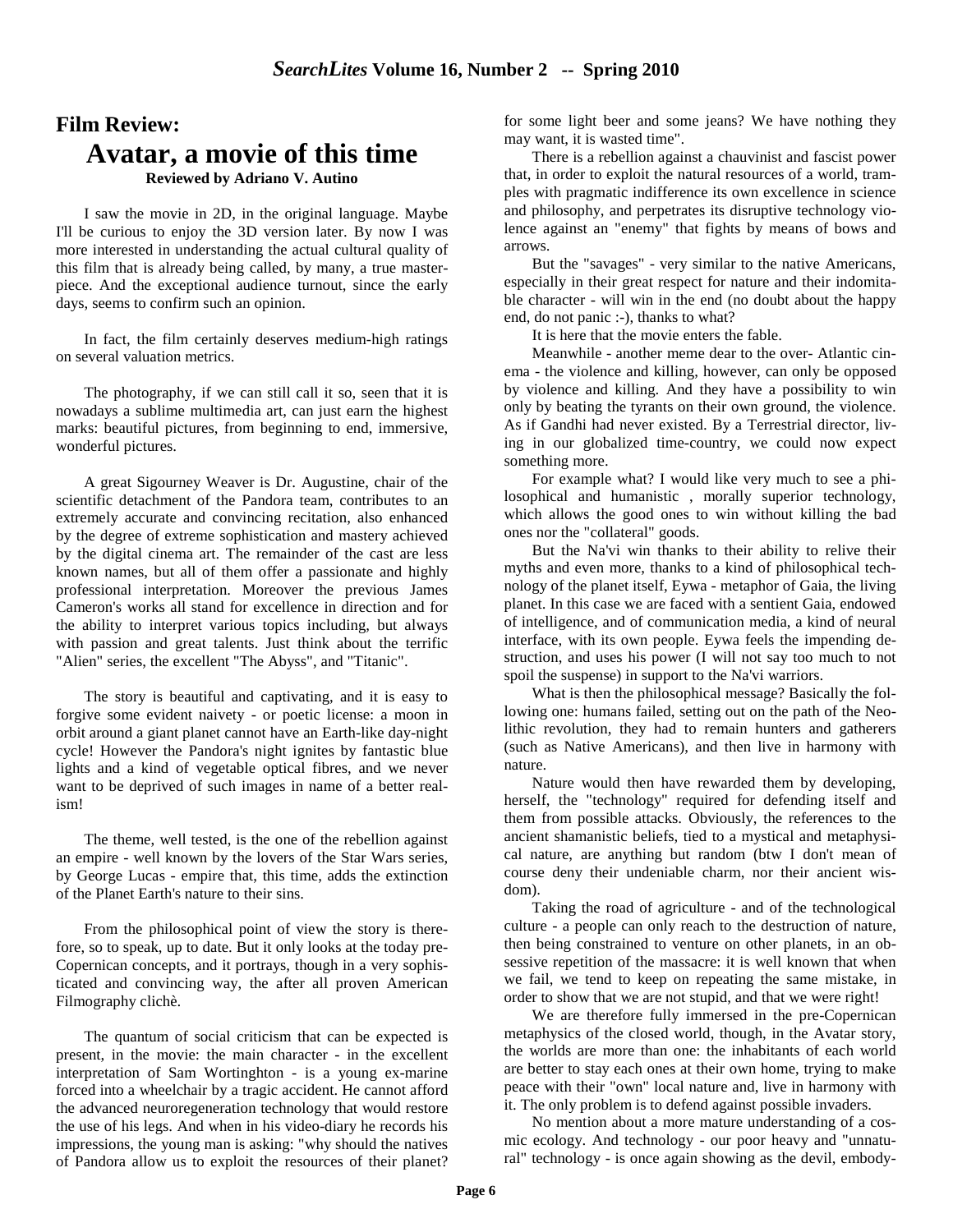ing the evil. None awareness of the number and of the vital cultural relevance of growth - for an intelligent species that shall travel the road of knowledge and ethic evolution by their own forces, inevitably making mistakes, and trying to recognize them and learning from them.

No, Avatar doesn't envisage and doesn't call for a transcendent fusion between humans and nature - according to the excellent concept expressed by Robert M. Persig - but imagines an "intelligent nature", making the whole work in place of humans.

In summary, the above are the messages that anyone will be able to get by this good movie, especially thinking of an audience still aimed to hear that technology is evil and nature is good.

Looking it in its essence, we realize that the narrative solution holds a main weak point. Nature is, yes, magic and mysterious, no one can deny, but her gifts, when she does, are of a different kind. Nature offers no beautiful "technological" ready solutions. Humans, at least on this planet, should always sweat every ounce of knowledge, and when we will come to understand and measure the electrical activity and the communication interfaces of nature, it will certainly be a great goal! Neither we could understand what would be the place in the universe for an intelligent species that are not in the need to use their intelligence to increase their own culture, since nature cuddle them from the beginning, providing an advanced communication technology ... a natural kind of world wide web. While we, poor humans, had to sweat our web... And the fact that our science could someday reach to enable us to use some kind of natural web, does not alter, in retrospect, the dedication and the great humanism, the many mistakes (often disastrous but not less tender) of the researchers who sacrificed themselves in history, in order to allow us to achieve great goals. How not to think about the tender Sigourney-Dr.Augustine when, mortally wounded, while in the care of the Eywa philosophical tree, says, "I should take some samples ....".

Another, perhaps less obvious, message exists in this movie. And that is why I love the American cinema, which is based upon a philosophical environmentalist underworld, but not a radically anti-human one. Humans, of course, lead death and destruction to Pandora, with their weapons and with their imperialist arrogance. But they also lead their science, the avatars technology, which allow to interact directly in a nonbreathable for humans air. And also humans bring their capacity for compassion and love, which is essential for the salvation of Pandora and its people.

The ideology of profit, I would say, in my free interpretation, at the end is not the devil. It could be enough, at least in case of conflict or potential conflict, that profit was not always considered the ultimate and decisive authority.

And the ideologues of profit, ultimately, make a very stupid choice by entrusting their fate to the military, since they will then, thanks to that wicked choice, have to renounce to any profit. Had they instead relied on science, communication and compassion, they probably wouldn't have remained with dry mouth ...



**At the 2010 American Association for Advancement of Science (AAAS) meeting in San Diego, radio astronomer Jill Tarter presents this year's Giordano Bruno Memorial Award to Dan Werthimer of the Space Sciences Lab, University of California, Berkeley. Tarter was last year's Bruno Award recipient.** 

## **New Members**

We are pleased to welcome the following individuals, who became members in good standing of The SETI League, Inc. during 2009:

- Mike Bloemer (USA)
- Donald Burnette (USA)
- Karl-Heinz Gansel (Germany)
- Terrance Marengi (USA)
- Carl Mayo (England)
- Rick Neuman (USA)
- Jean Marie Polard (France)
- Jose-Luis Roman (Puerto Rico)
- Michiano Sakomoto (Japan)
- Richard Van Tieghem (USA)
- Barry Voss (England)
- Steve Vukusic (USA)
- Philip Watson (USA)